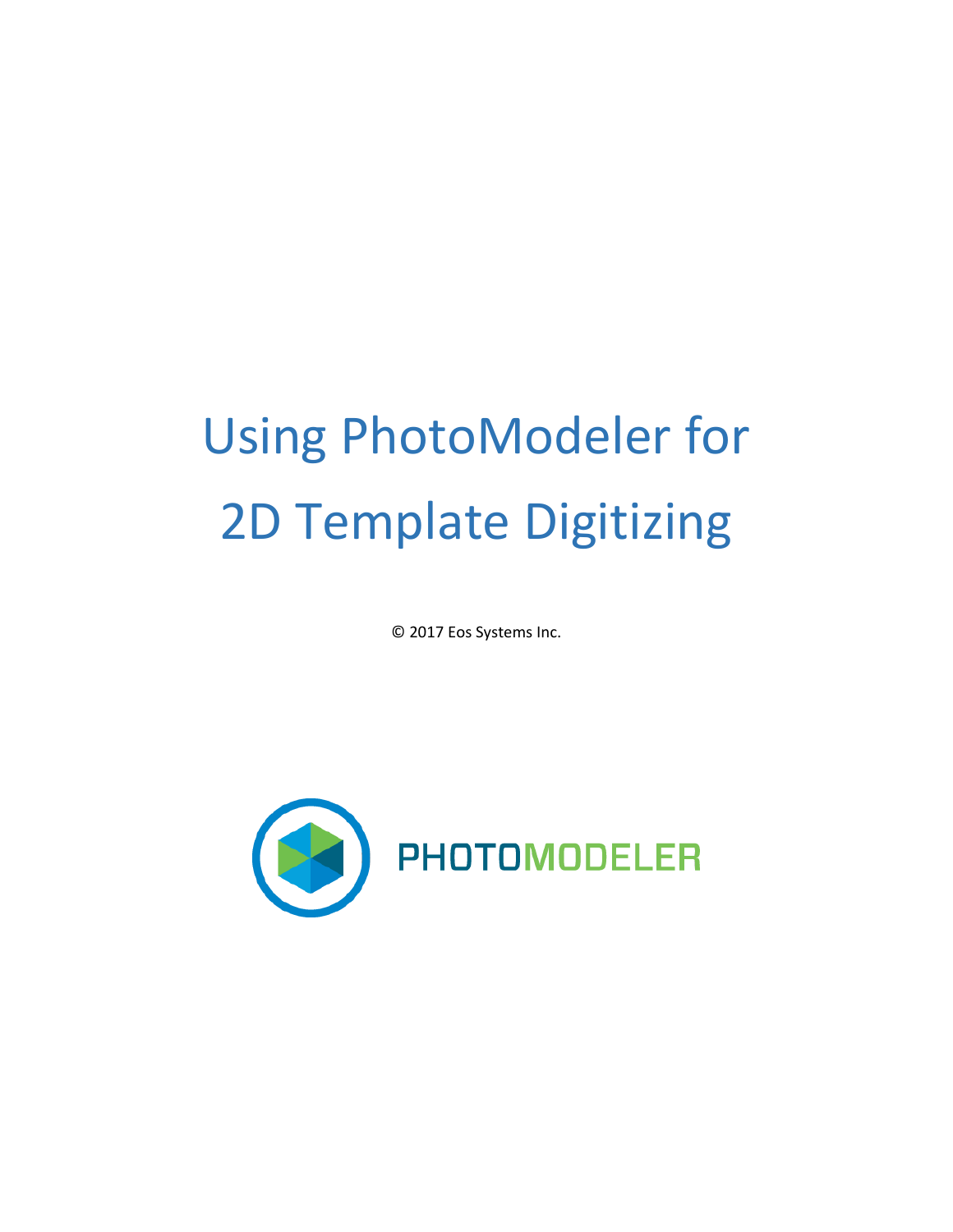# Table of Contents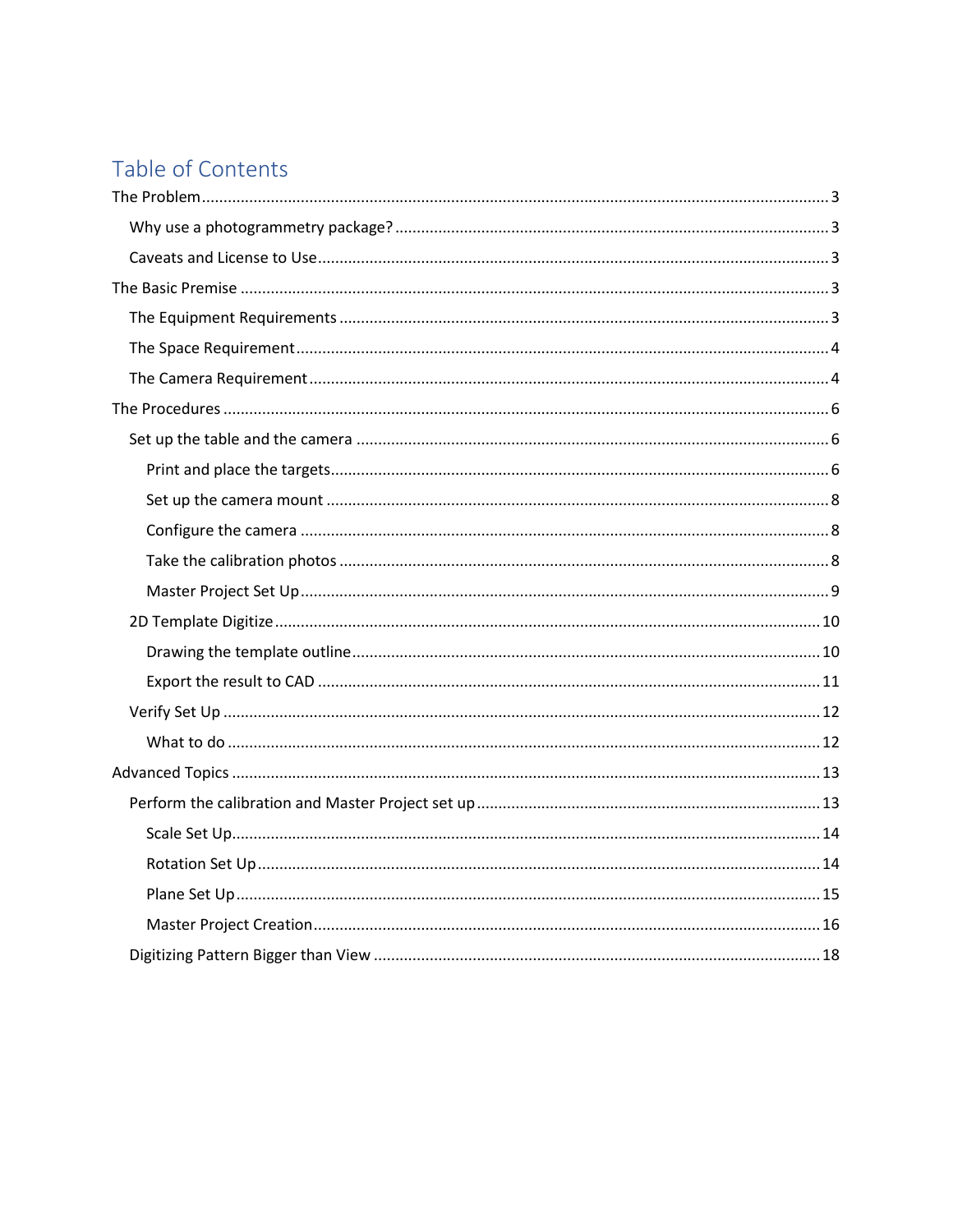# <span id="page-2-0"></span>The Problem

Digitizing the outline of a large 2D template is difficult to do efficiently, accurately, and cost-effectively. There are a few tools for doing this but an interesting new option is to use a camera and photogrammetry software. PhotoModeler is the long-standing leader of desktop photogrammetry software and is a reasonable price.

# <span id="page-2-1"></span>Why use a photogrammetry package?

To do accurate template digitization using a camera several factors must be handled correctly. These factors are:

- Accurate scale exactly how long is something in real world units.
- Perspective slight variation in the view and misalignment of the camera image chip with table will cause distortions in the result.
- Lens distortion all camera lenses have distortion (they warp the view straight lines look curved).

A full photogrammetry package, such as PhotoModeler, understands and encapsulates the complex mathematics so these factors are handled correctly. To do this well and accurately requires much more than just taking a photo and using photo-based tracing software.

# <span id="page-2-2"></span>Caveats and License to Use

Eos Systems Inc. created this document for its customers wanting to use the PhotoModeler software to perform 2D Template digitizing. It is not intended for any other purpose, or for use with other photogrammetric software. You may use this procedure with PhotoModeler for your own use. This material is not to be resold. You are solely responsible for verifying the final accuracy of any objects produced using the methods described herein.

# <span id="page-2-3"></span>The Basic Premise

This document is based on this premise: you are digitizing flat templates or patterns, and you have a large room with a high ceiling that contains a large flat table upon which the templates can be placed. The room has good lighting and a position where a camera can be permanently mounted on the ceiling over the table and be connected to a computer. Templates and patterns are placed on the table, photographs are taken, and software is used to convert these photos into final digital patterns.

## <span id="page-2-4"></span>The Equipment Requirements

The equipment required to digitize the outlines of and marks on a 2D template:

- A flat table large enough to hold the 2D template flat. The flatter the better. This can be a vacuum table, or plotter table (if the view can be kept clear from above). A bent plywood table is not recommended.
- A good quality digital camera (see The Camera Requirement below).
- A solid, rigid mounting system to attach the camera to the ceiling or a ceiling beam, so the camera can sit right above table, pointing straight down.
- Good quality and even lighting for the table. Bright but diffuse.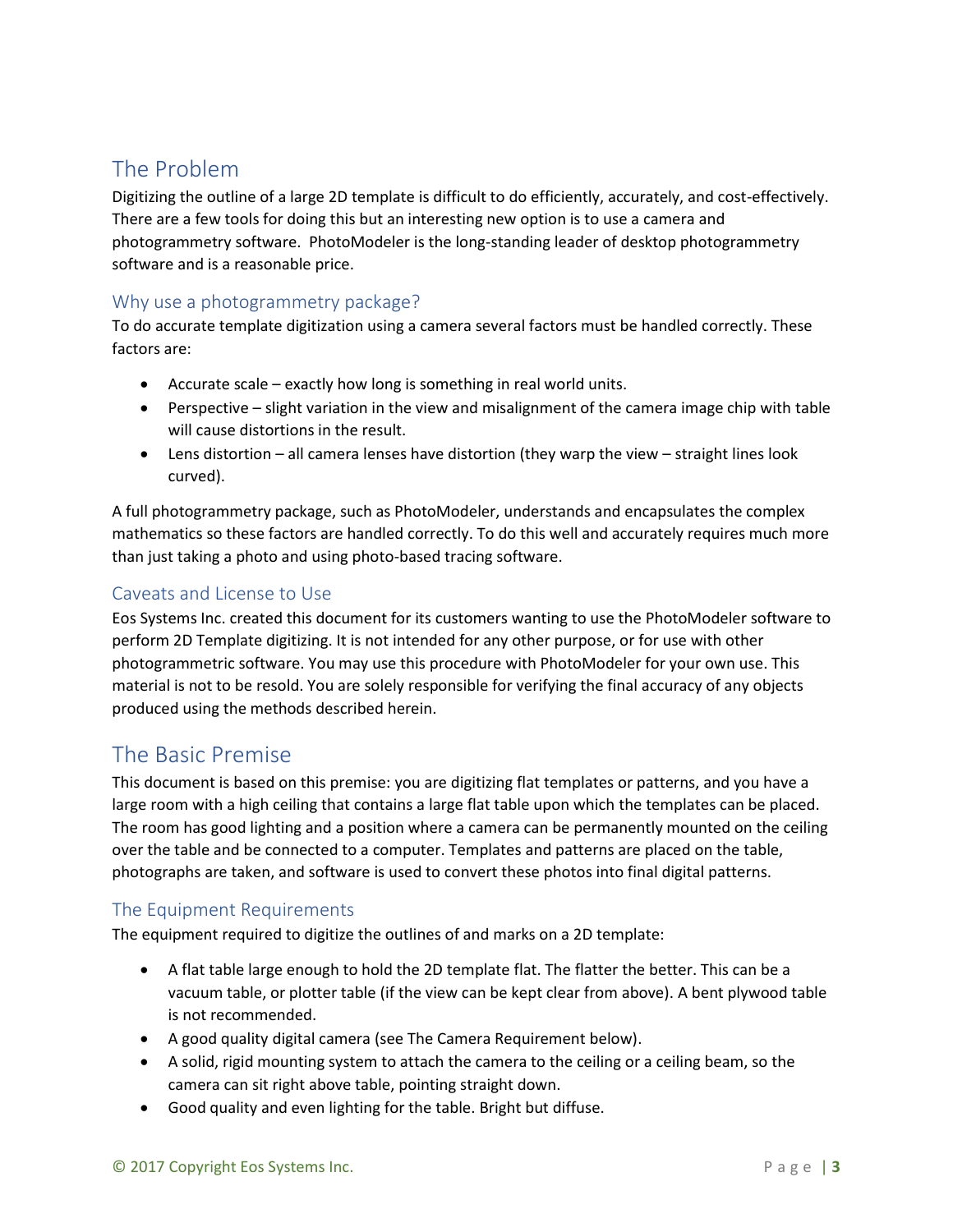- Approx. 12  $\frac{1}{4}$  inch to  $\frac{1}{2}$  inch diameter adhesive black dots (color should contrast with table black works for a white table). Dots like those from Avery. Note these should be able to stick to the table in some semi-permanent way but not affect other uses of the table. See below for sizing.
- Approx. 30 coded targets printed from within the PhotoModeler software, cut into individual targets. See below for sizing.
- A step ladder needed during set up stage.
- A good quality tape measure or long yard/meter stick.
- Optional but recommended Windows camera control software (see below).
- A Windows computer running PhotoModeler Standard software

## <span id="page-3-0"></span>The Space Requirement

The assumption is that the setup will include a large table where template patterns will be placed, and the camera will be mounted on the ceiling right over middle of table pointing straight down.

A significant portion of the table should be visible from the camera. The table should be as flat as possible. It can be dual use – i.e. it can be your cutting table as well (ok to have a vacuum surface).

There should be good lighting covering the table. If you capture shiny plastic template material you may find an appropriate lighting setup is important to your success or sanity. Lighting should be bright but diffuse. Single bright bulbs may not work well.

As well, for the set-up steps, there needs to be room around the table so that a photographer can move around and photograph the table from different angles and heights. That is, you don't want too tight a space around the table where nobody can move.

To get an idea of the distances and area that can be covered use the PhotoModeler 2D Template Set Up spread sheet to enter in specs about your room and your camera. It is available as an Excel spreadsheet called: 'PhotoModeler\_Template\_Setup\_Calculator.xlsx' for download from the PhotoModeler site, or as a Sheet on Google Docs:

- [Google Sheet for viewing but not editing](https://docs.google.com/spreadsheets/d/1BXHd0jLQX2R0ykPVZPq1t1Y--Np8LMHVIEK4KVfq1WM/edit?usp=sharing) (anybody can open).
- [Google Sheet that is set up to copy for use in your Google account.](https://docs.google.com/spreadsheets/d/1BXHd0jLQX2R0ykPVZPq1t1Y--Np8LMHVIEK4KVfq1WM/copy)
- [Excel Sheet that can be downloaded.](http://www.photomodeler.com/applications/template-digitize/PhotoModeler_Template_Setup_Calculator.xlsx)

Note that the higher the camera, the larger the template that can be captured. And that the wider-angle the lens (smaller focal length value), the larger the template that can be captured. But there is a limit because as the lens get wide the distortion climbs. PhotoModeler compensates for distortion but lenses with focal length under 12mm (35mm camera equivalent) are usually not recommended. That is, don't use super-wide or fish-eye lenses.

This spreadsheet also gives you the size of two targets that are used in the setup and processing.

## <span id="page-3-1"></span>The Camera Requirement

The camera to be used for the template digitizing is key to getting good and consistent results. This camera should have:

• Reasonably high resolution (over 18MP)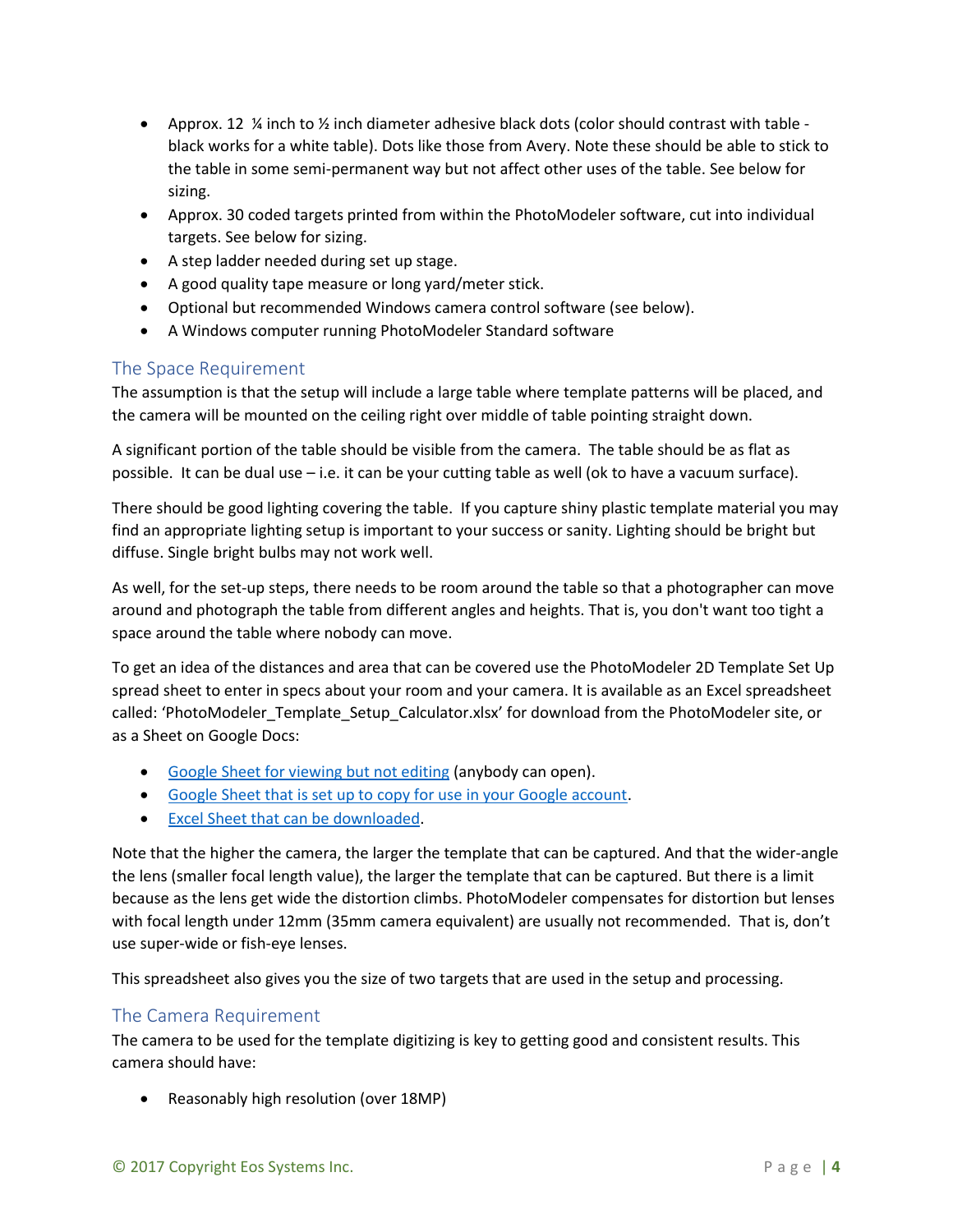- A high quality fixed-focal-length / prime wide-angle lens (no zoom)
- A large aperture (f2.8 or lower preferred)
- No image stabilization in camera or lens (or ability to turn it off)
- Ability to plug in for continuous power (via USB or power adapter/cord)
- Ability to plug into a computer (via USB) for control of the shutter and for file download (see below)
- A tripod mounting hole (suggested way to mount to bracket on ceiling)

The camera could be a mirror-less digital camera, or a full DSLR (Digital Single Lens Reflex) camera. A high-quality lens that is fast (the opposite is an aperture value bigger than 2.8 means the lens is 'slow' and lighting will have to be very bright).

A prime lens (non-zoom) is better because it will be more stable over time and is easier to calibrate. While in a pinch, or to experiment, you could use a zoom lens, it is highly recommended you don't as it will cause issues for stability and repeatability down the road. A wider lens is good as it will capture more area. Stay away from fisheye and very distorting lenses.

A high resolution is needed (over 18MP). Lastly, it is best to be able to control camera from the PC remotely when mounted on the ceiling. These factors all reduce what are available cameras. Still there are many good cameras that meet these criteria. If ever unsure, do not hesitate to contact support@photomodeler.com.

Remote control from your PC is a great option for taking photos and downloading photos from the camera that is mounted far away. These links describe a few different types of 'tethering' software for cameras. Once you pick your software, you can look to see what cameras are supported, and then look for resolution and lens choice. At minimum, you'd want the tethering software to take pictures, download them and delete them remotely. In addition, if the tethering software can control exposure and focus, even better.

- <https://www.tethertools.com/plugging-in/software/>
- <http://digicamcontrol.com/>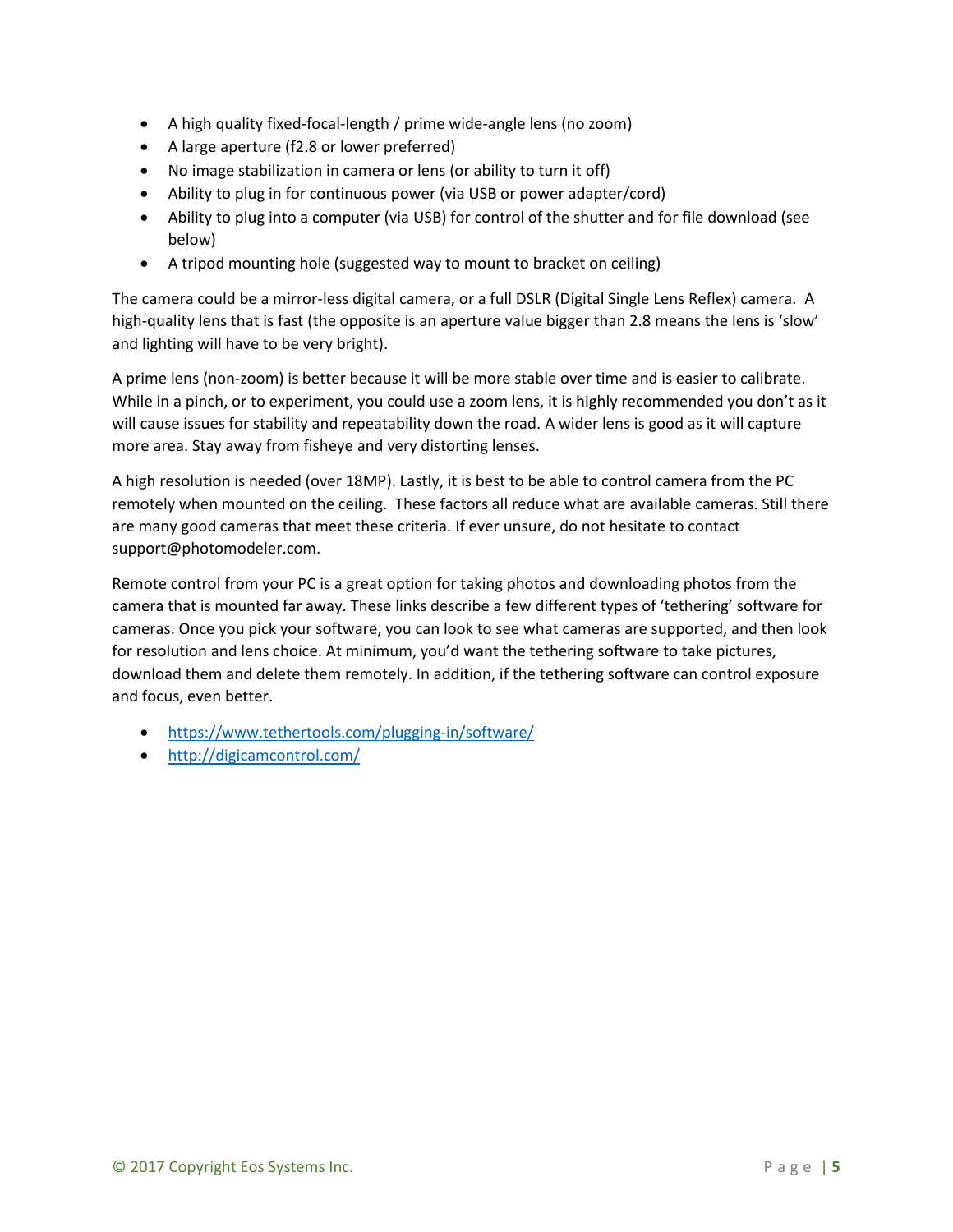# <span id="page-5-0"></span>The Procedures

There are three procedures discussed:

- a. Set up the table and the camera,
- b. Digitize a 2D template, and
- c. How to verify setup.

If you are unsure of any of these steps, or unsure if your result is correct, please contact [support@photomodeler.com.](mailto:support@photomodeler.com)

#### <span id="page-5-1"></span>Set up the table and the camera

There are five steps to set up:

- a. place the targets
- b. configure the camera,
- c. take the calibration photos,
- d. mount the camera,
- e. perform the calibration and the Master Project set up.

Note, this set up is done only once when you first start with PhotoModeler and a new camera. It can be repeated if something changes (new camera, new lens, or a large movement of camera or table).

#### <span id="page-5-2"></span>Print and place the targets

Using the spreadsheet calculator, as described in 'The Space Requirement' above, you get the size of the two types of targets to be used. There are two lines in the spreadsheet for size of permanent targets, and size of coded targets.

Permanent targets are small, contrasting, circular, solid-color dots (solid black if you have a white table) with adhesive so they stick to your table permanently. The minimum diameter is given by the 'Minimum diameter of permanent targets:' cell in the spreadsheet. If it is a vacuum table you need to ensure they won't interfere with the table operation. These targets can usually be purchased from a stationary or office supply store. In some cases, you can pierce the target with a needle to reduce vacuum interference but you don't want a lot of holes per target or change its appearance too much.

These targets are placed on the table surface where templates are to be placed (they should not be on a different plane or at a different height – that is, don't put on higher side rails, etc.).

Coded targets are printed on normal paper from within the PhotoModeler program. Their size is given by the 'Size to print PM Coded Targets:' cell in the spreadsheet. Print 30 of these. In PhotoModeler, File menu / Create Coded Target … / RAD Coded / Start: 1 / End: 30 / Inner target diameter: [from spread sheet]

#### *Placing the permanent targets*

In the spreadsheet, there are 2 cells labelled 'Extents of permanent targets'. You will want to measure out this area on your table directly under where the camera will be mounted on the ceiling. The camera should be in the middle of this area. Note the camera is mounted later in the set-up process. Place 12 targets in 3 rows of 4 targets each covering that area as diagrammed below.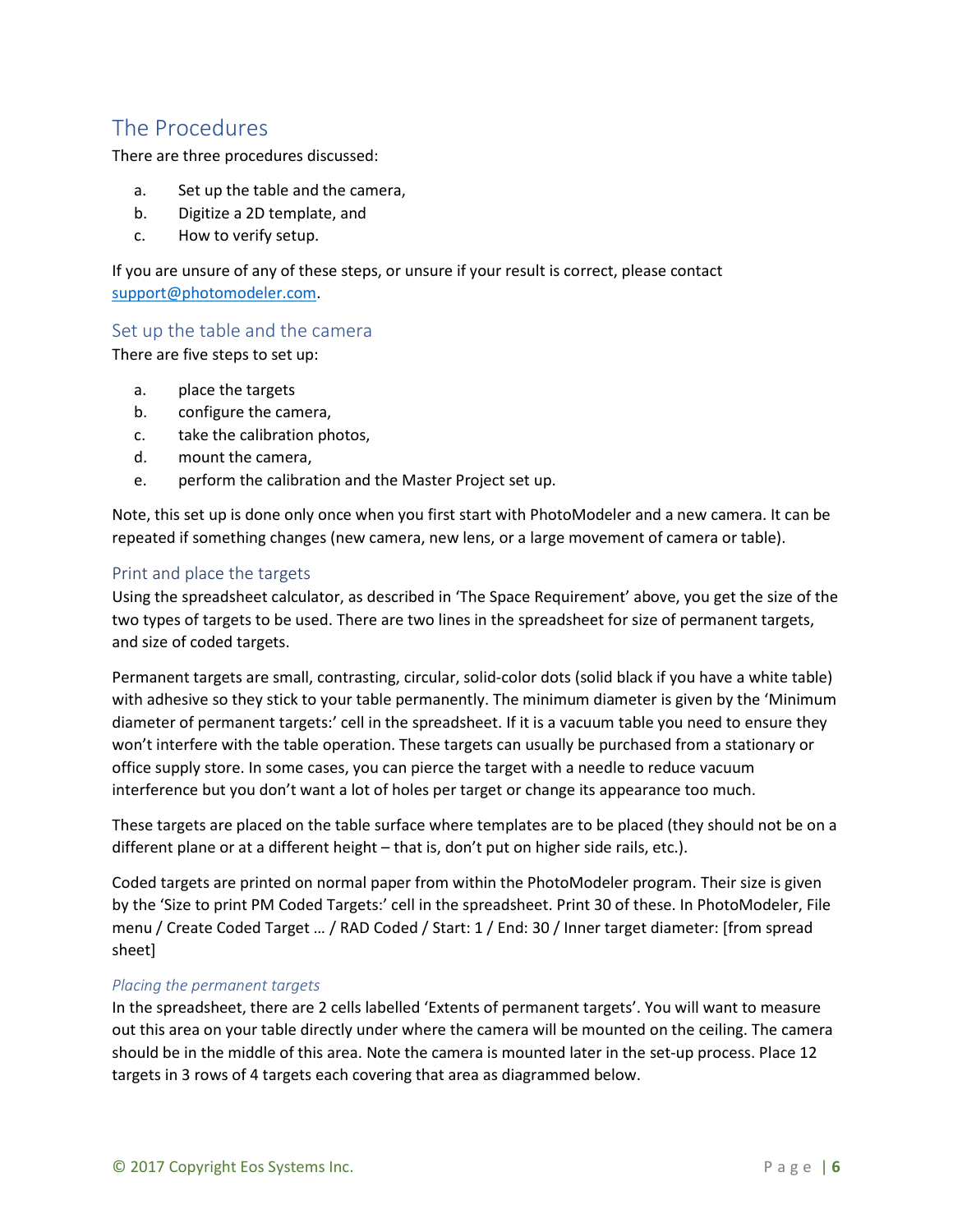

A good idea is also to place extra of these small dots on parts of the table that are more stable (like on edge rails or metal pieces (if it does not interfere with other operation)). If your table is very rigid then this is probably not necessary. If you had a table with a mesh vacuum surface though that could move and stretch, the extra target dots might help with checking for shifts later (see Advanced Topics). Note the dots in the diagram above are not to scale. These dots are permanent and stay on your table from now on.

#### *Placing the coded targets*

As described above print 24 to 30 coded targets (all unique), and cut leaving a generous white boarder around each outer ring. Then tape them to the table so they are flat and won't move. These are not permanent so use removable tape. Do NOT place the coded targets so they hide any of the small permanent dots. Note the targets in diagram are not to scale and their position approximate. The exact position of the targets is not critical. They should cover as much of the area as possible.



After all the targets are placed, take a good tape measure or yard/meter stick, and measure some distances between some of the coded targets and note the code numbers: two code numbers and one distance per measurement. Take 6 measurements: 1) between the end targets on top row, 2) between bottom row ends, 3) between the end targets on the right column, 4) ditto left column, 5) the diagonal,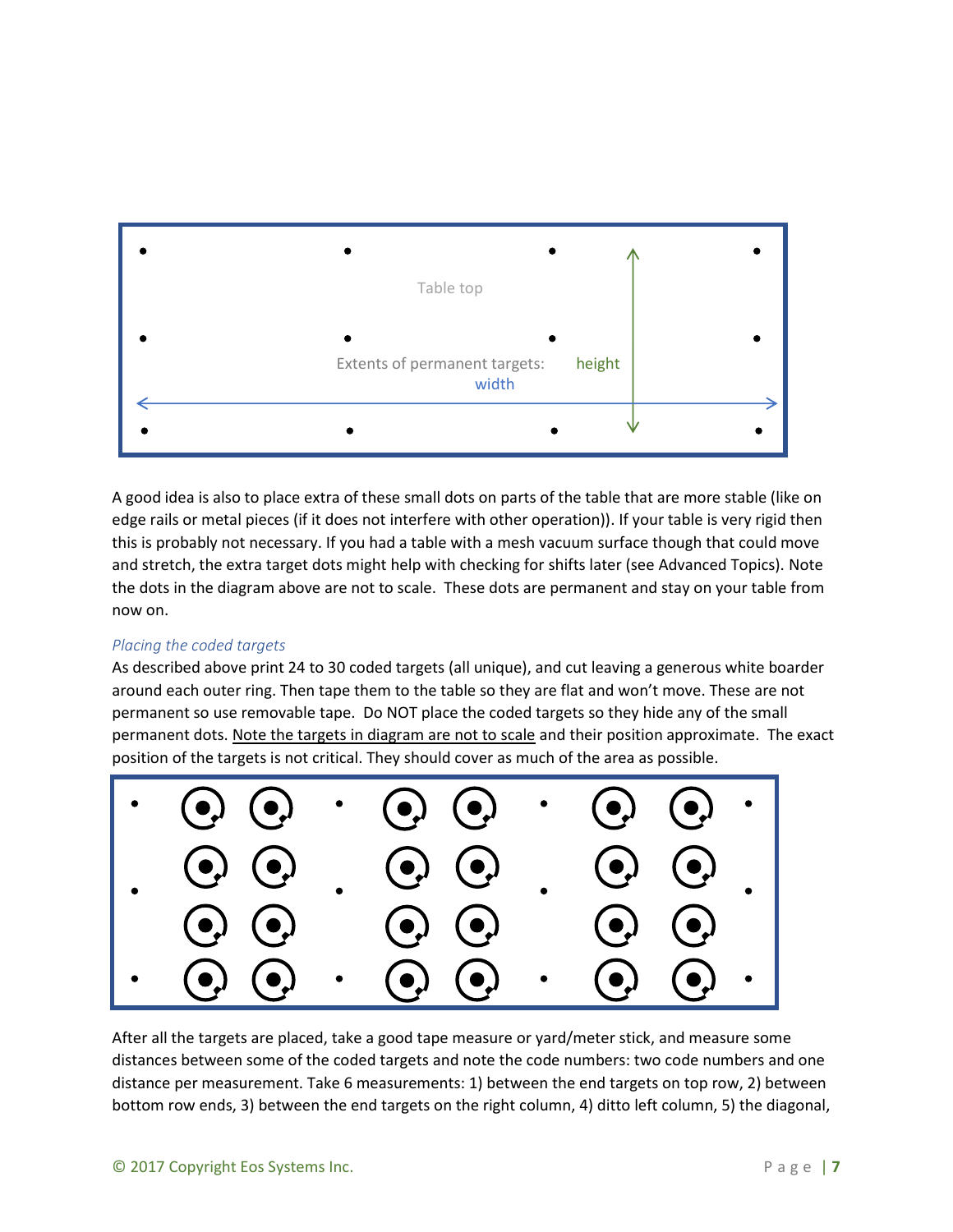and 6) the other diagonal. Measure from center of dot to center of dot. Be as precise as possible. Double check your work.

#### <span id="page-7-0"></span>Set up the camera mount

Create a mounting system for the camera on the ceiling or a beam. The camera will be pointing straight down (does not have to be perfect, but close), and centered over the target dots. Experiment with taking some photographs from this position so you can judge the view area as described in the next section.

#### <span id="page-7-1"></span>Configure the camera

Experiment with taking some photographs from the final ceiling mount location to judge best exposure settings for your lighting. Pick a medium aperture such as f4 to f8 to improve the focus range. If low light you can go to wider aperture (such as f2). If the lens is a zoom, pick the widest angle and see if you can fix it there so it can't change (zooms are not recommended). Sharpening – if this setting exists, set to zero or minimal sharpening. Image Quality/Size/Resolution/Compression – all set to highest quality, highest resolution, minimum compression, etc.

#### <span id="page-7-2"></span>Take the calibration photos

Using the ladder take 8 photographs of the table from above. For each photo, try to keep the camera the same distances from the center of the table as the distance of ceiling camera mount to table. For example, if your final camera mount position is 115" over the table, then try to keep the camera approximately 115" from the center of the view point in each photo. It does not have to be exact so a range of 95" to 135" would be fine.

Ensure than none of the taped down coded targets move during the photography.

Each photograph should encompass as many targets as possible for a particular view. You will take two photos at each location. The four locations will be the ends of the table and the two sides. The 2 photos at each location are portrait and landscape (camera rolled 90 degrees). You can vary the roll (right or left) so you don't have to remember which way you rotated the camera.

These photos are much like the single sheet calibration photos (this shows 12 with two rolls). See these two tutorials for camera positioning.

- <http://www.photomodeler.com/tutorial-vids/online-tutorials.htm#cals1>
- <http://www.photomodeler.com/tutorial-vids/online-tutorials.htm#cals2>

Note the calibration grid is square while your pattern will be rectangular so the 8 photos won't look exactly like this. It is key that you use different positions, photos from an angle, and different rolls ('landscape' plus one or two 'portrait' positions).

In many cases due to the size and shape of the table and restrictions where you can stand or put a ladder, you will find some photos only cover a part of all the targets. This is fine. To compensate take more photos. For example, let's say your photos from the side only capture  $1/3^{rd}$  of the targets. In this case take 3 sets of photos down each side stepping along ensuring good coverage. In this case the total number of photos would be  $(3+3+1+1)*2 = 16$  photos.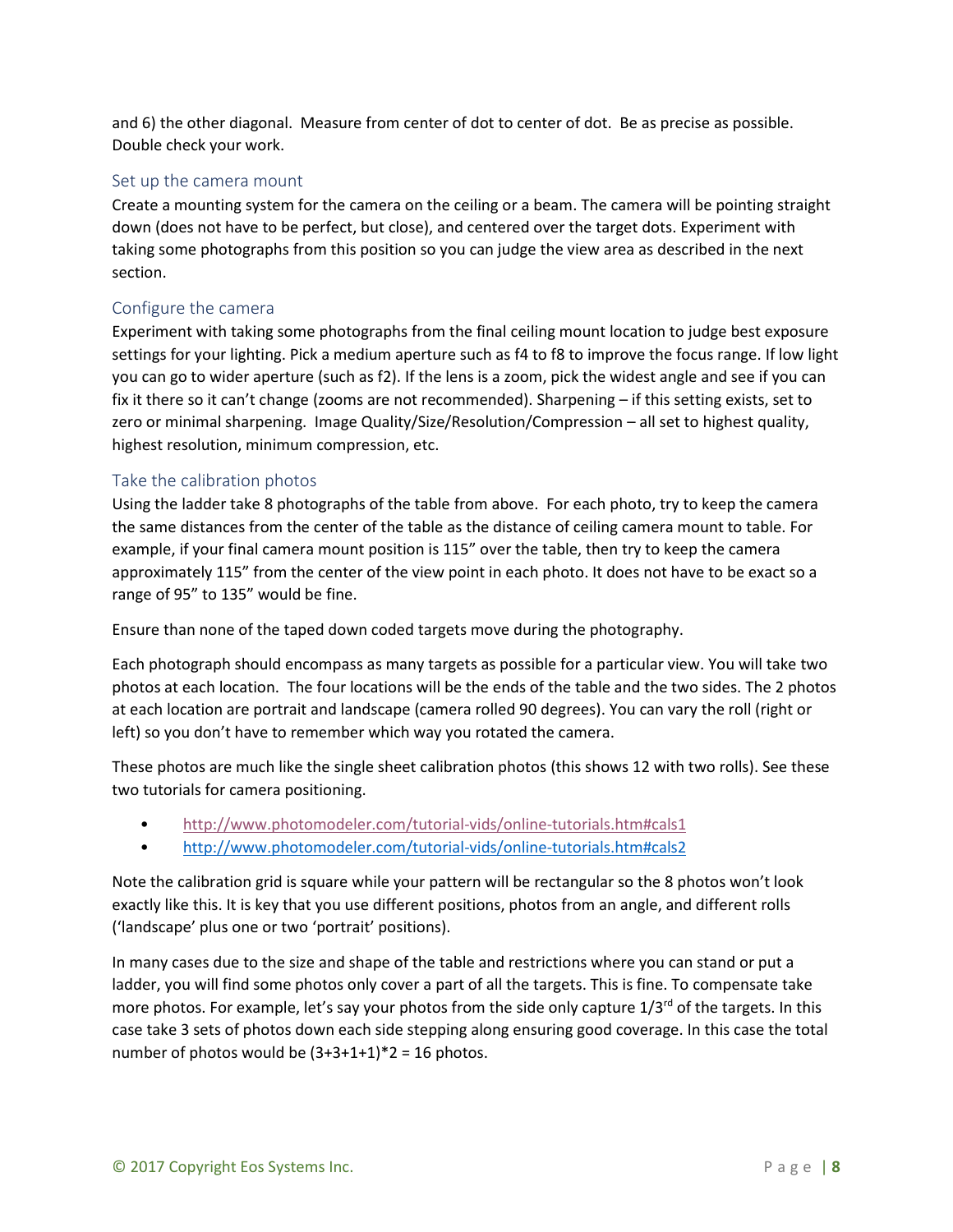Review the photos closely to check for blur from focus or motion problems. Retake the photos if they are not clear and not all targets are clear. You will need to zoom in on the photos in an image program (or in PhotoModeler) to see if the targets are sharp.

#### *The 9 th Photo*

After the first 8 photographs are taken, mount the camera in its final position on the ceiling, pointing straight down. Try not to modify the camera, turn it off, etc. Then take the key 9<sup>th</sup> photo. This 9<sup>th</sup> photo should be in the position where the camera will remain in place from now on. If you must plug it in, add USB cables, etc. do this **before** taking the 9<sup>th</sup> photo. Take the 9<sup>th</sup> photo using the PC tethering software. Note if you take more than 8 photos as described above, this photo may not be the actual 9<sup>th</sup> photo but may be the 17<sup>th</sup> photo – we will call it the '9<sup>th</sup>' for future reference.

#### <span id="page-8-0"></span>Master Project Set Up

At this stage, a Master PhotoModeler project needs to be set up. This process is done only once. This can be a complex process. If you have a value-added reseller perhaps they can help with this stage. You would send them all the photos and the scale measurements. Or you can send the files to PhotoModeler support at [support@photomodeler.com.](mailto:support@photomodeler.com) PhotoModeler Support can do this set up once for you when you get started.

If you have experience with PhotoModeler and want to try the set up yourself see the section 'Perform the calibration and Master Project set up' in Advanced Topics section below.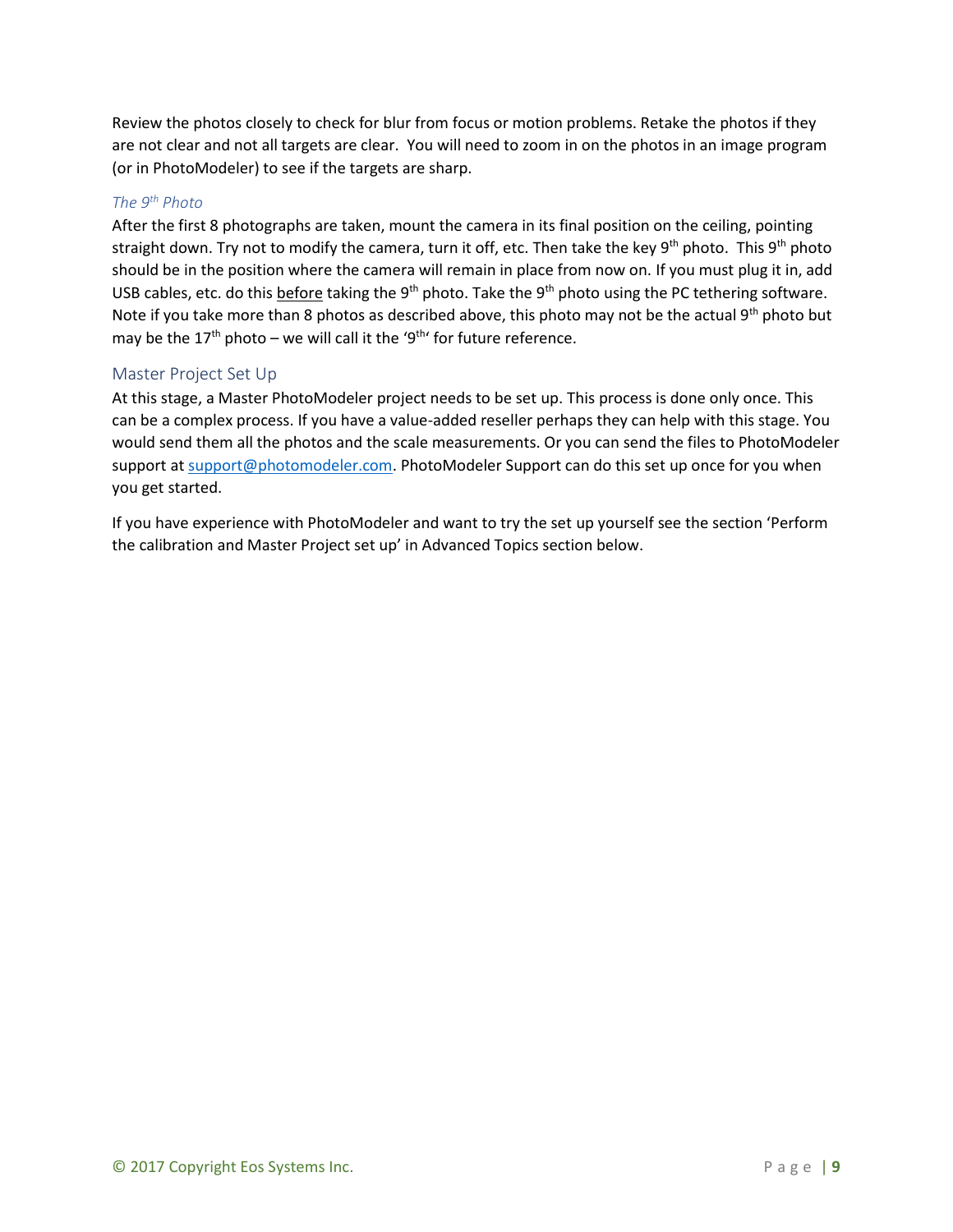# <span id="page-9-0"></span>2D Template Digitize

Once the Master Project is set up you can then digitize many templates and patterns going forward. To digitize a pattern or template:

- 1. Place your pattern on the table. Try to have at least 4 of the 12 permanent targets not covered.
- 2. Ensure good lighting and take the photograph with your remote controls software.
- 3. Download the new photo from the camera into a new folder.
- 4. Find your Master Project pmr file and double click on it to open it. Do not use saved original.
- 5. Right click on the one image chip and choose, 'Properties of selected photo(s)…'.
- 6. Click on the Image file name. A link 'Replace photo (retain orientation)' will appear lower on dialog.
- 7. Click on this link.
- 8. Browse to the location of the image file downloaded in step 3.
- 9. Press OK and the new photo chip should appear.
- 10. Save this project as a new pmr (perhaps in the folder where the new image is located).
- 11. Open the photo.
- 12. If the coded marks and/or permanent dot marks appear, open the 'Visibility on Photos' pane and in Layers uncheck the two layers containing these points. If the Master Project is saved with them off you will not need to do this each time.
- 13. You should now have a blank photo to work with.
- 14. Zoom in on the photo to ensure it is sharp and your outlines are easy to see.

#### <span id="page-9-1"></span>Drawing the template outline

With the correct photograph loaded it is time to digitize the outline or other marks on the template. The tool used is called Surface Draw Curves. Note these are curves that are placed on the Plane that was created during the Master Project set up. Surface Draw Lines can be used as well depending on the application.

- 1. Decide where you will start to trace your outline and zoom in on the photo.
- 2. Switch to 'Mark Surface Points Curve Mode' in the Marking / Surface tools menu or from the Surface Tools toolbar.
- 3. Click at the start of an outline.
- 4. Move along the line and click where there is a change in shape.
- 5. When you reach the end of your line or a sharp corner, right click and select End Curve Draw.
- 6. Note: when you are zoomed in and tracing be consistent on your line position. I.e. only mark in the center of any drawn line on the template.
- 7. You can move around the photo, and staying in curve mode, using these tools:
	- a. The mouse wheel will zoom in and out.
	- b. The + and keys on the keyboard will zoom in and out.
	- c. Pressing and holding the mouse wheel will enter temporary pan mode (you can drag the photo).
- 8. If you need to edit the curve after it is drawn you can do various operations:
	- a. In select mode, you can drag the points of the curve, or select a point and delete it (curve will recompute to fit remaining points).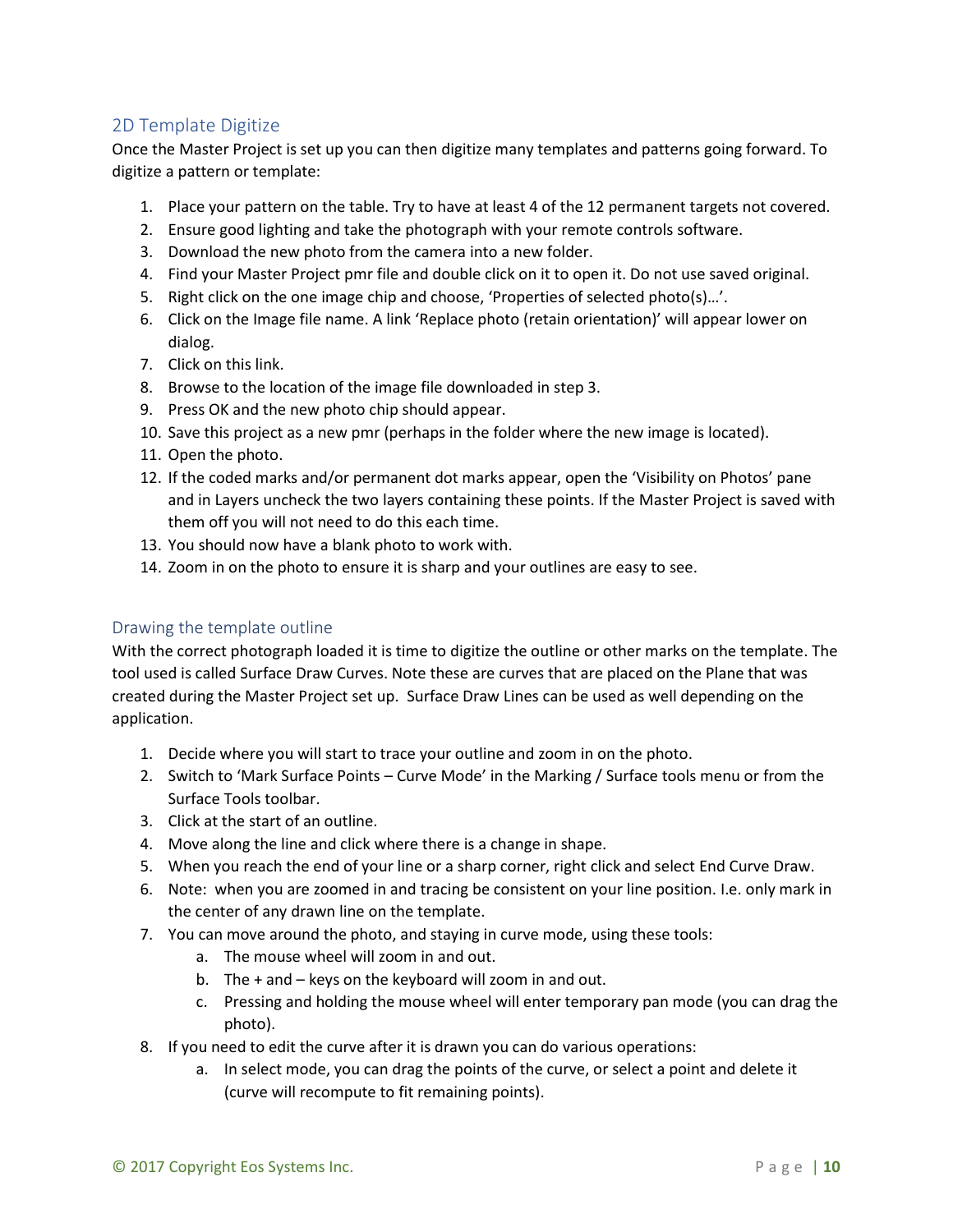- b. In curve mode, you can insert a point into a curve.
- c. In curve mode, you can select the end of an existing curve and extend it (same curve), or start a new curve with same end-point (this is good for sharp corners.)
- d. See this tutorial at 02:25 to see some of the curve editing tools in action: [http://www.photomodeler.com/tutorial-vids/media/Curves-Referenced/Curves-](http://www.photomodeler.com/tutorial-vids/media/Curves-Referenced/Curves-Referenced.html)[Referenced.html](http://www.photomodeler.com/tutorial-vids/media/Curves-Referenced/Curves-Referenced.html)
- 9. Finish tracing the rest of the curves of your template.
- 10. Save your project in case you need to return to it later.

#### <span id="page-10-0"></span>Export the result to CAD

Once the tracing has been completed and checked over, you are ready to export the data to your CAD or cutting package.

- 1. Export the data. File menu / Export and Print Data / Export Model …
- 2. Choose 2D DXF as the export format (most cad packages will support this format and since the pattern in flat, this format removes the z values).
- 3. In the Layer tab, uncheck BasePoints and ReviewMarks (two layers set up in Master Project to hide the coded targets and permanent dots).
- 4. In the Items tab, check just the Surface Draw Lines (the number of items to export will be listed in brackets).
- 5. Return to Overview pane to review.
- 6. Press Export and enter a file name.
- 7. Load the dxf file into your CAD package to continue your work.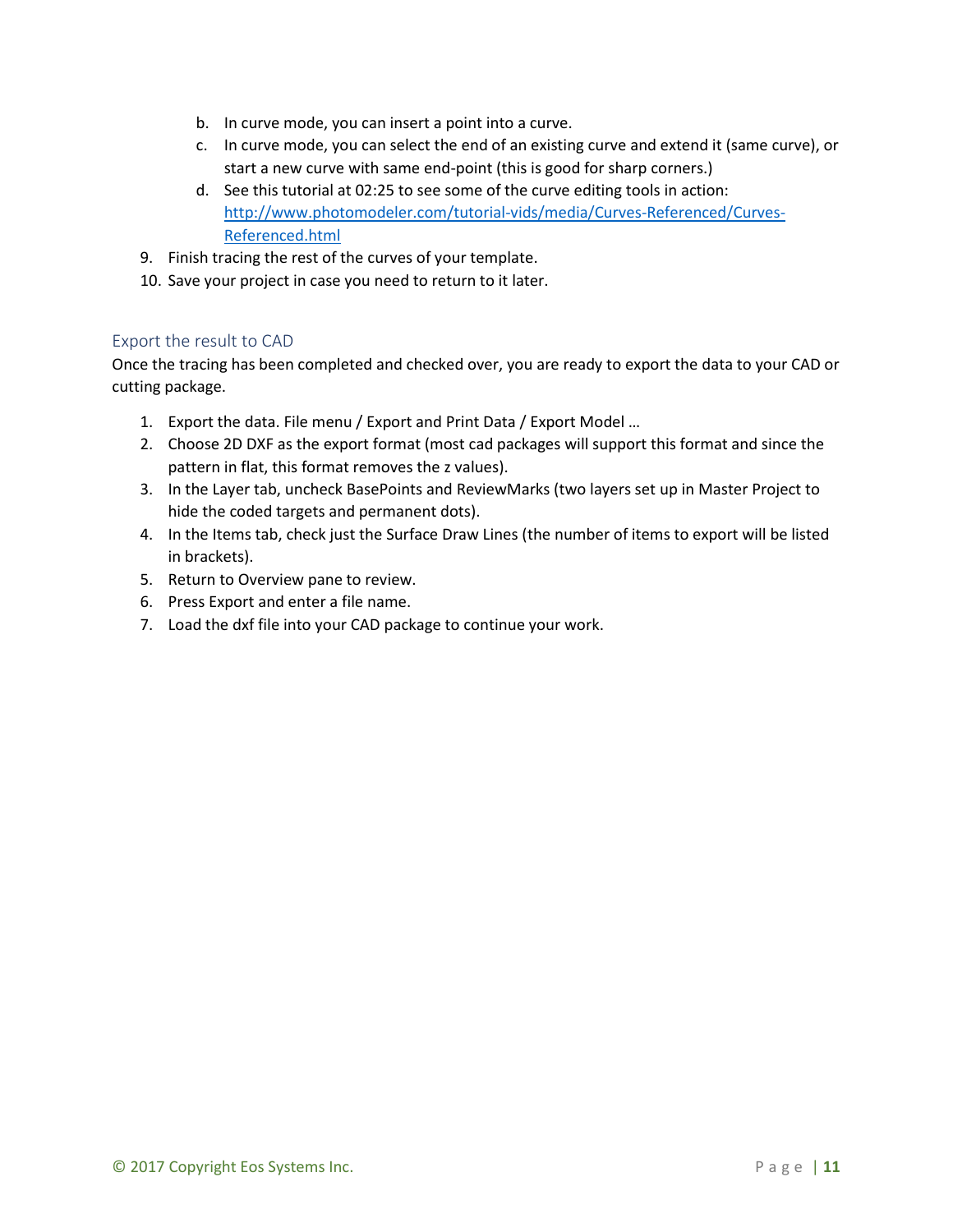# <span id="page-11-0"></span>Verify Set Up

At each project, or at some interval you decide, it is a good idea to verify that the camera and table have not moved or the camera has not changed in any significant way. If the changes are large since the Master Project was created, the digitizing may not be accurate.

To check if the table has moved:

- 1. take a photograph from the mounted camera,
- 2. Load photo into PhotoModeler (replace photo in the Master Project as described above)
- 3. In the Photo Visibility turn on the ReviewMarks layer.
- 4. The permanent target dots that were marked in the Master Project should appear on the photo.
- 5. Zoom in to look at the marks and compare to the positions of the target dots in this new photo.
- 6. If there is no or little movement, each of the points will appear on or near the permanent dots.
- 7. If all the marks moved in the same direction by a similar amount then the table probably shifted and the digitizing of patterns will probably still be accurate. Depends on the amount of shift.
- 8. If the marks moved in different directions by different amounts then there might be more concern. If all the marks moved away or towards the center of the image you might have a distance or camera zoom change. This will affect your absolute accuracy (scale will be off).

#### <span id="page-11-1"></span>What to do

If there is a significant shift in the table or camera, the Master Project set up needs to be completed again. A significant shift might be over 20 image pixels. Ensure you keep your master projects separate so they won't be confused. See the Master Project set up description in this document. Since the Master Project set up is time consuming, you may first want to do some tests to see if the movement is having adverse affect on our results (are the cut pieces still passing QA?).

In the case where there is a pure scale change (this is rare), it may be possible to recover without a full Master Project set up. Please contact PhotoModeler technical support for advice (send the Master Project pmr file and the test image).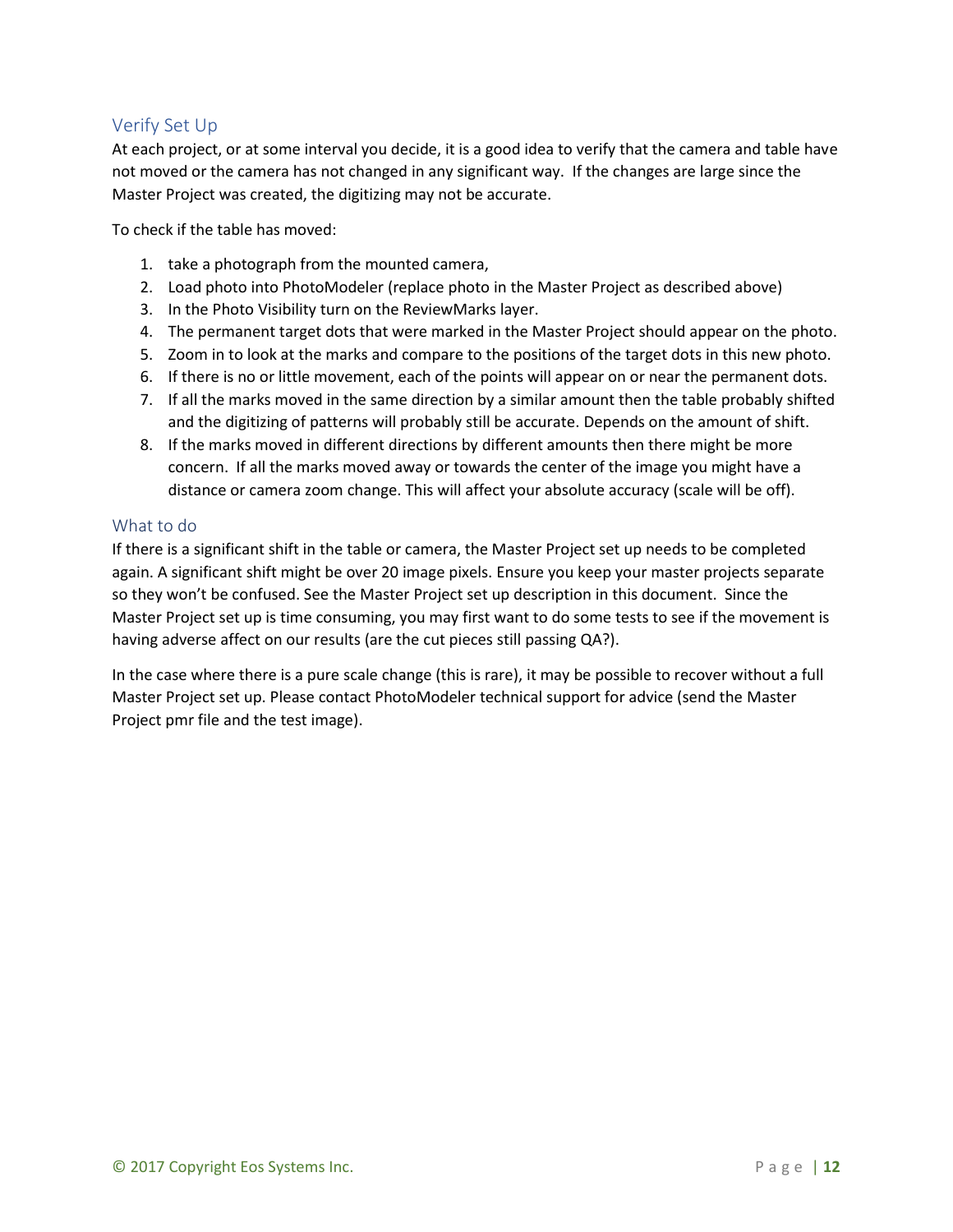# <span id="page-12-0"></span>Advanced Topics

# <span id="page-12-1"></span>Perform the calibration and Master Project set up

The support staff at Eos Systems (or your VAR) can help you with the Master Project set up given your photos and your scale measurements. If you'd like to try on your own here are the steps.

Setting up the Master Project is probably the trickiest step and the one most prone to problems. If you get stuck please send your scale measurements and your images to [support@photomodeler.com](mailto:support@photomodeler.com) and we'll help you out. Future versions of PhotoModeler should make this process easier.

- 1. Download the 9 or more photos from the camera to the PC.
- 2. Find that 9<sup>th</sup> photo (the one taken last from the permanently mounted camera). Rename the file to "TopCalibPhoto.jpg". This is needed later when digitizing of templates. We don't want this file to be confused with future template files.
- 3. Start PhotoModeler and choose the 'Automated Targets' project type.
- 4. Keep the default RAD Coded Targets Auto-project.
- 5. Find the 9 (or more photos) you have downloaded and add to the project. Include the renamed 9<sup>th</sup> top down photo.
- 6. For the Camera Source choose 'An EXIF Camera' (unless this camera is previously calibrated or setup then load the camera from the previous project). If the EXIF option is not available, your camera does not store this data. Please contact PhotoModeler support for guidance, or try to find the exact parameters for focal length and format size and setup a camera manually.
- 7. Press Run on the Automated Coded Target Project dialog.
- 8. You should see it successfully detect your targets on each photo and then perform the Orientation step.
- 9. In many cases some coded targets will not be identified correctly (partially obscured or poor quality in image). You will see a high final error on the dialog, or high residual errors on some points or poor orientations of the cameras. A final error over 1.5 will mean point clean up is needed.
- 10. If the project will not solve, you can try Process / Orient all (with no optimize).
- 11. To check and clean up, open the Point table, and look for the points with highest residuals or open the 3D viewer and look for obviously incorrect points.
- 12. Check the residuals and any points that have residuals over 2 pixels should be deleted and processing rerun. Start with the few worst points and work your way down. Re orienting and reoptimizing. Optimize High Residual Removal may help.
- 13. Once the project is solving well, the camera positions look correct and the maximum residual for the whole project is under 10 pixels you can continue.
- 14. If you did not start with a calibrated camera, calibration will be needed. Process / Optimize with "Include Camera Optimization (Field Calib.)" option on. Ensure it says Field Calib and not Self Calib. Can't get there? Ask us for help. It is a matter of cleaning up back references until the project can orient, optimize, and field calibrate.
- 15. Iterate with point clean up and optimization and calibration until the project's highest residual is under 2 pixels.
- 16. Save the project with its images in a safe place.
- 17. You can now remove the coded targets from the table.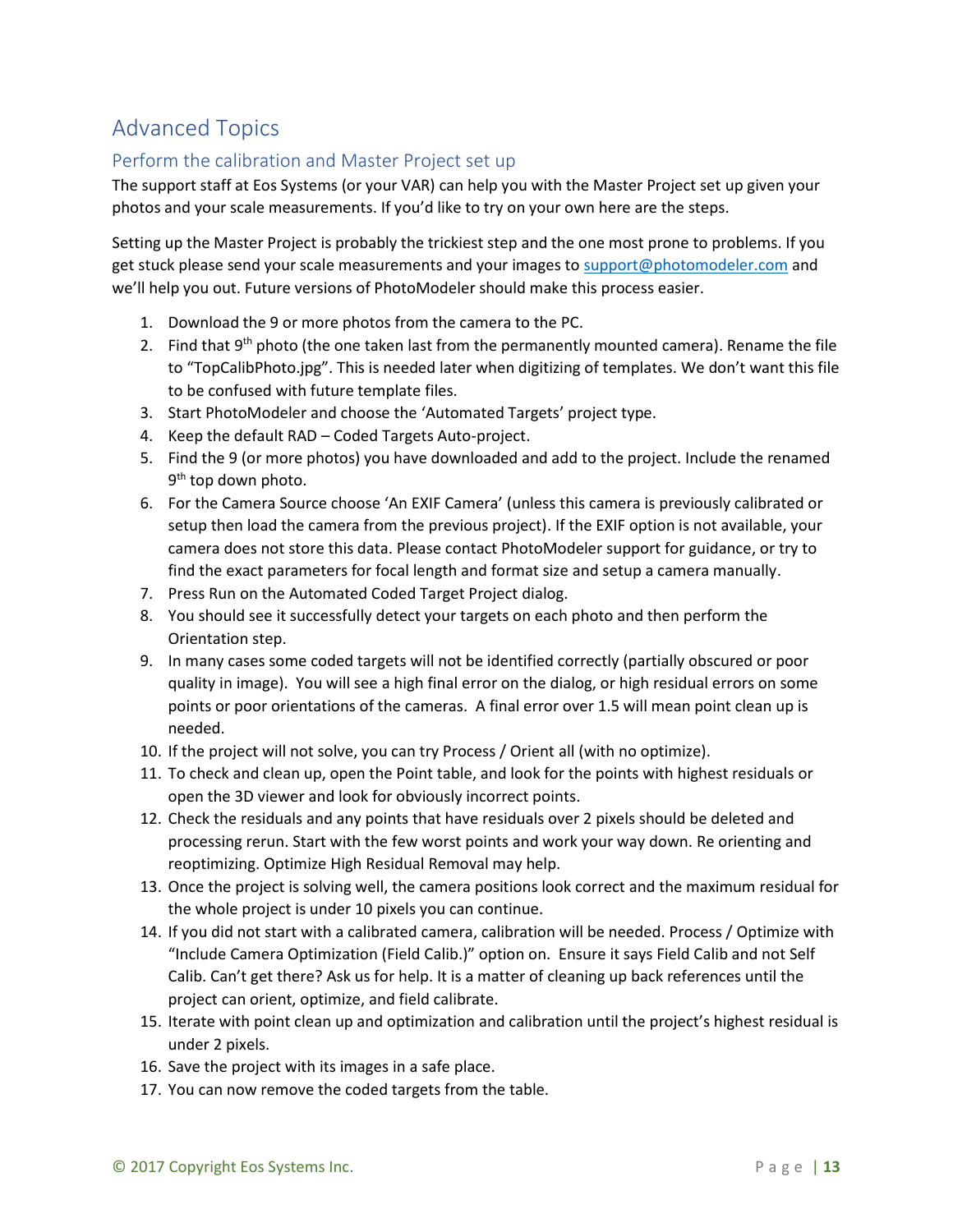18. You want to ensure the table and camera do not move from now on.

#### <span id="page-13-0"></span>Scale Set Up

To get accurate measurement, an accurate scale needs to be defined. Defining more than one scale helps with redundancy, error checking and final accuracy. There are a couple of ways of setting up multiple scales. This method is the most automated but may not be the most straight forward.

Find your notes with the coded target numbers and the distances you measured between them. Create a file with that information:

- 1. In a text editor create a file with your scales in the Coded Target Definition format (see below).
- 2. Save this file to disk.
- 3. In PhotoModeler open the External Geometry Explorer (EGE).
- 4. At top of the EGE set the units to the desired units of your work (inches, or cm, etc.)
- 5. Load the scale definition file: 'Add/Import External Geometry' button in EGE / Define, control or check with Coded Target Definition file / loaded from a scale file … / pick your ini file
- 6. When it is loaded you should see it active and green scales and when selected the scale points should appear green on any open photo so you can verify. You can also use the measure tool to verify the scales and any other distances on your table.

#### *Coded Target Definition File for Scales*

A scale file looks like the following. The file name has an extension of '.ini' (e.g. 'Myscales.ini'). This example has 3 scale distances defined between coded targets 10,11 (2.24m), between 12,13 (2.01m), and between 14,21 (1.03m). The units are 1=meters, 2= cm, 7=inches. Search the help file for section 'Using Coded Target Definition File' for more detail.

[Units] Units=1 [Scale1] PointID1=10 PointID2=11 Distance=2.24 [Scale2] PointID1=12 PointID2=13 Distance=2.01 [Scale3]

PointID1=14 PointID2=21 Distance=1.03

#### <span id="page-13-1"></span>Rotation Set Up

The next step is to ensure the plane of the table matches the XY plane (or Z=0 plane). This will provide accurate digitization later. A rotation is set up in the External Geometry Explorer.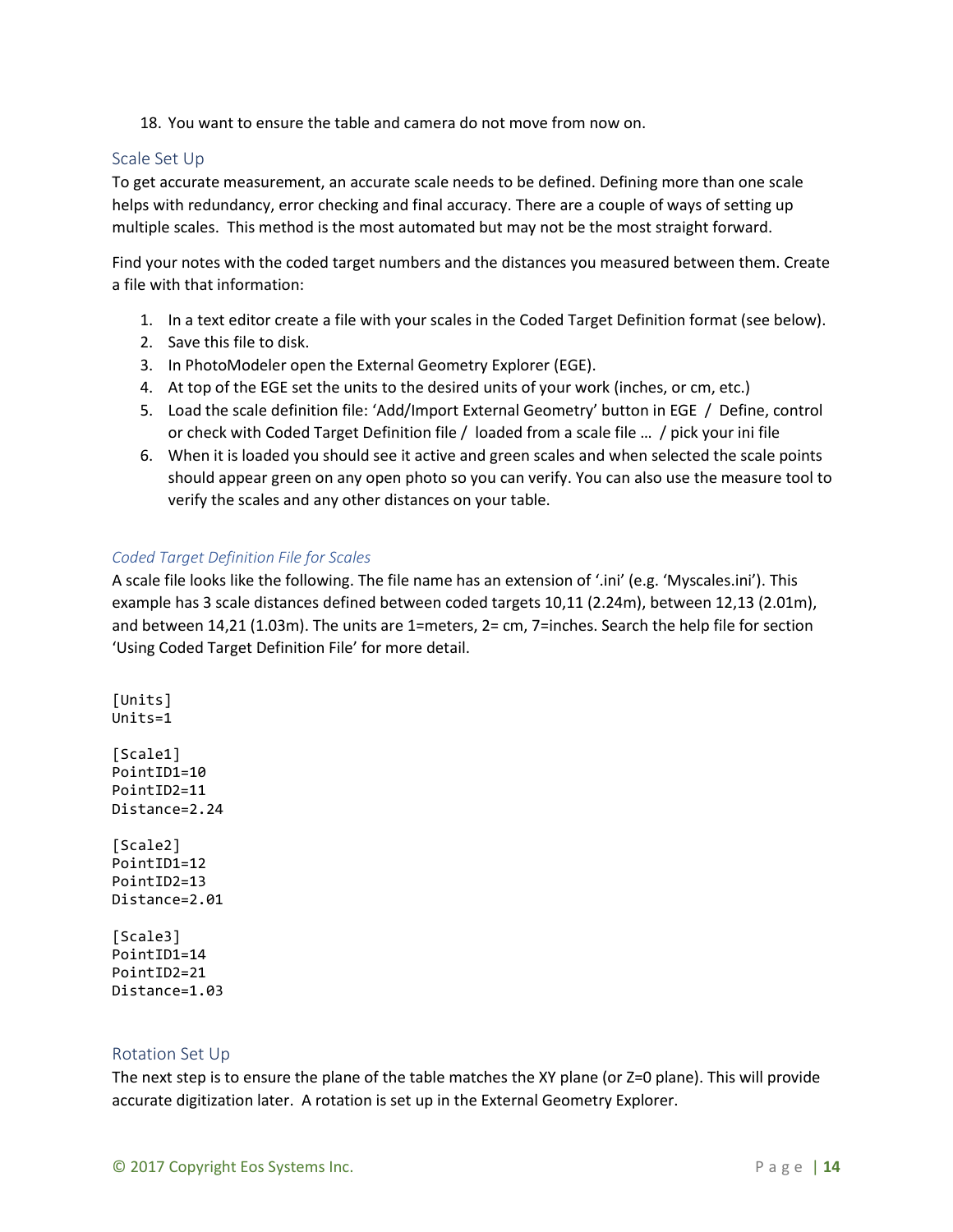- 1. Open the EGE if not already open.
- 2. Load a rotation object: 'Add/Import External Geometry' button in EGE / Define the coordinate system / entered manually later / deselect Scale and Translation.

Add / Import External Geometry

| The new external geometry will: | Define the coordinate system          |                          |  |
|---------------------------------|---------------------------------------|--------------------------|--|
|                                 | Using scale, rotation and translation | ◉ entered manually later |  |
| ◉ Define the coordinate system  | Scale                                 |                          |  |
| ◯ Control the solution          | <b>Rotation</b>                       | ⋉                        |  |
|                                 | Translation                           |                          |  |

- 3. Open the 3D Viewer so you can see the coded target points.
- 4. Pick the two points in the bottom row (first one on the left, then one on far right using Shift key and mouse clicks). Press the 'Horizontal-X' button in the EGE.
- 5. Pick the two points in the first column (first one at the bottom (same first point selected above, then one at top using Shift key and mouse clicks). Press the 'Horizontal-Y' button in the EGE. The 3D view should look something like this. Three green points.

| the new region was regioned and with region with        |  |
|---------------------------------------------------------|--|
| ਦੇਂਦੇ ਦੇਖੋ ਦੇਖੋ ਬੱਚੇ ਵੱਡੇ ਦੇਖੋ ਦੇਖੋ ਦੇਖੋ ਦੇਖੋ ਦੇਖੋ ਦੇਖੋ |  |
| an an de te en en de                                    |  |

6. Save the project.

#### <span id="page-14-0"></span>Plane Set Up

Next thing to set up is the digitization plane. This is the plane surface that will be used to perform the Surface Draw function later.

- 1. Ensure the 3d view window is active and press Ctrl-A (or use Edit menu "Select all marks/objects in active view"). All the points should turn red.
- 2. Put all these points in their own layer. In the toolbar select the Layers tool. Click Add and type in a layer name "BasePoints" and check 'Put selected objects into:'.
- 3. Create a plane surface. Marking menu / Surface Tools / Create best fit Plane from selected objects.
- 4. A rectangle should appear in the 3d view. If you move the view you can see it is a plane surface going through the target points.
- 5. Ensure the plane faces the camera (in 3D view bright up on top). You can use flip surface command if it is facing wrong way.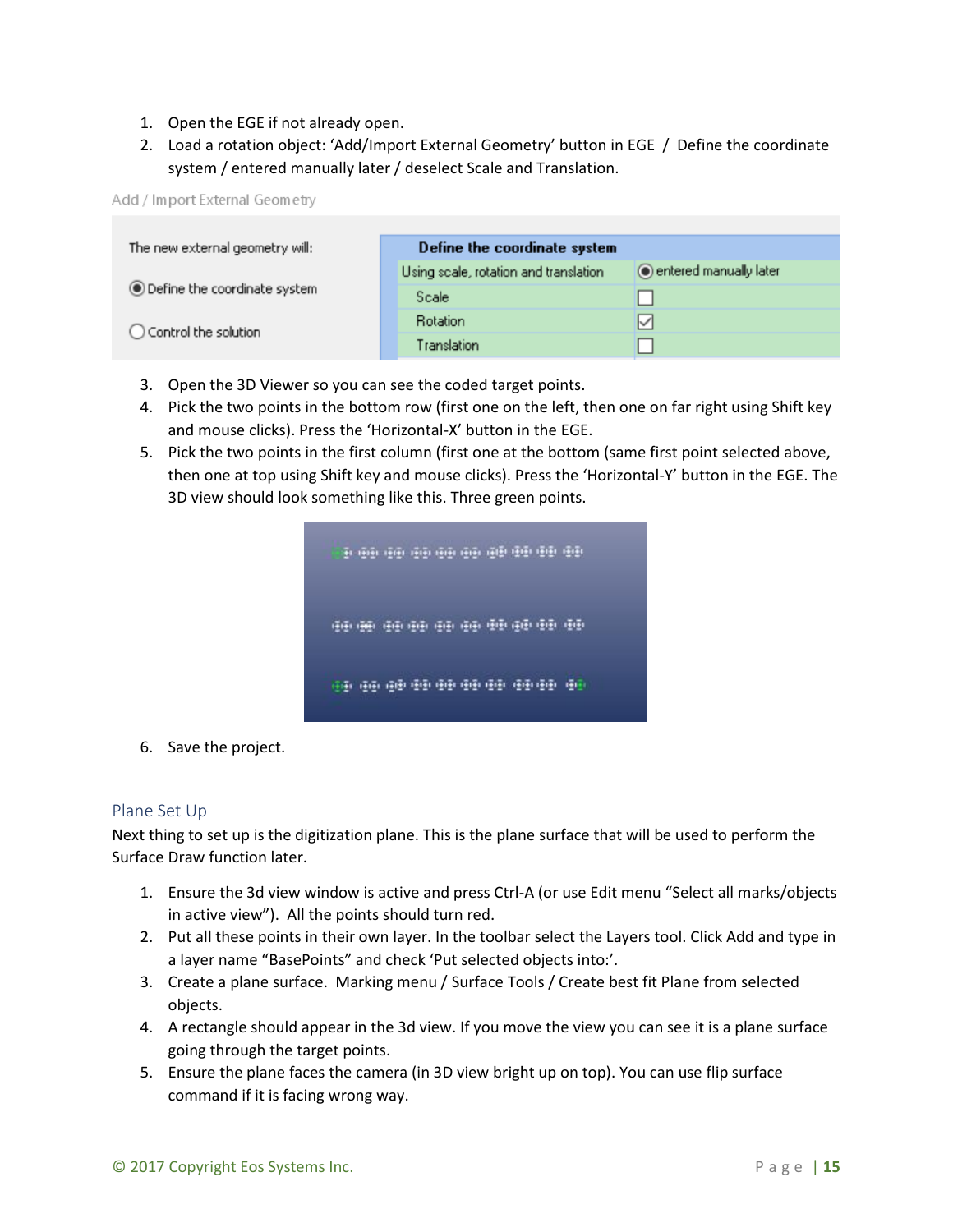6. Check to see how well the fit worked. A) Open the Measurements pane (toolbar looks like ruler). B) Click on the new surface in 3D view (will turn red). C) Shift select a point and look at the distance between the point and the plane. It should be very small (less than 0.1 inches). Try other points.

#### <span id="page-15-0"></span>Master Project Creation

The very last stage is to save this project is a state where it is good for digitizing template patterns. This project is called the "Master Project."

- 1. First, we 'freeze' all the 3D points so their positions cannot change. In the 3D View or Point Table select all the points. Open the properties pane (View menu / Properties). In the Object Point section check the 'frozen' box.
- 2. In the Photo List pane, right click on any photo chip, and chose 'Add/Remove Photos…'.
- 3. Select all photos in the project except the '9<sup>th</sup> photo'  $-$  the last one from above.
- 4. Press Remove. All that should remain is the one overhead photo.
- 5. When you press OK you will get a warning about marks being removed. Choose 'Yes to All'.
- 6. Save this project as your master with name like "MasterTemplateSetupJune2017.pmr".

The last step for the Master Project is to add some marks that can be used later to check if your table or camera has moved.

- 1. Open the remaining photograph.
- 2. Zoom in to find the first small permanent dot.
- 3. Pick the Sub-pixel Target mode tool.
- 4. Click on the middle of the first permanent dot, and while holding mouse button, drag out the box so it surrounds the dot (with some white space – so box should be about 50 to100% bigger than target dot). When you release a small + will be drawn in the middle of the dot.
- 5. Repeat this for the remaining permanent dots.
- 6. Place these in their own layer.
	- a. Open the Visibility on Photos pane.
	- b. Under layers uncheck the BasePoints layer for 2D. The coded target marks should disappear from the photo.
	- c. Enter select mode (arrow tool).
	- d. On the photo, select all the permanent marks. Ctrl-A, or drag select.
	- e. Select the layer tool.
	- f. Add a new layer called "ReviewMarks" and check 'Put selected objects into:'

#### *Master Project Review*

The Master Project should have:

- One photograph the last top down view
- 3 Layers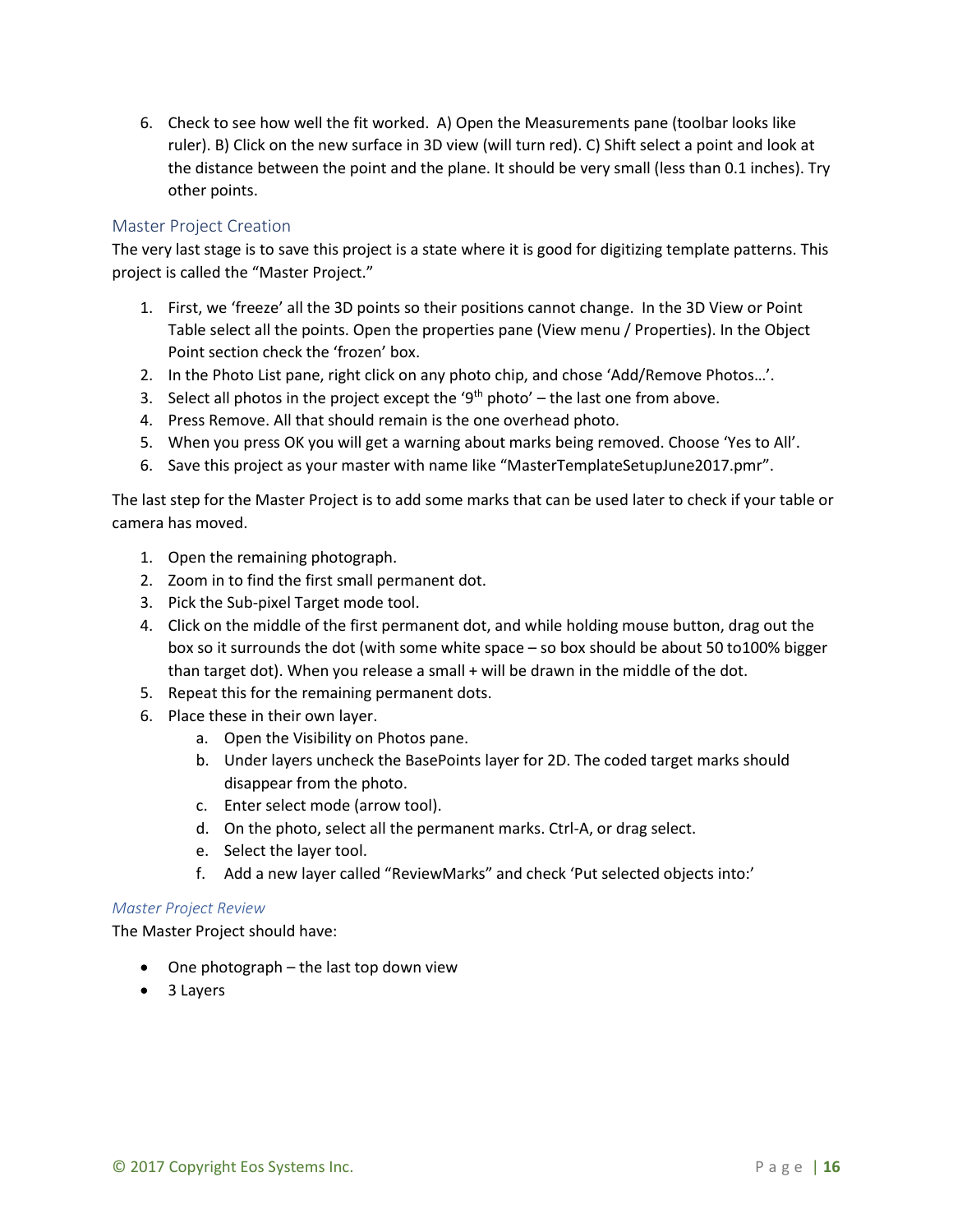- Marks on the permanent dots in the one photo
- 3D points for the solved coded targets
- A Plane surface
- External Geometry Setup with a Rotation, Scales and Units. EGE should look something like:

| 屋 Yg 点 邮 Units: inches |
|------------------------|
| Active V   T   Name    |
| $\mathbb{Z}$ Rotate    |
| x---x Scale            |

May we suggest that with your final Master Project that you make a copy of it in a safe location, and for the folder where you will use it in daily operations, first copy just the master pmr and the 9<sup>th</sup> photo image file, and then set the pmr file to 'Read Only' in Windows explorer.

At this point if you are happy with the results of the setup, you can remove the coded targets from the table. Leave the small permanent dots there.

If you need assistance with any of these steps please contact PhotoModeler Technical support (support@photomodeler.com).